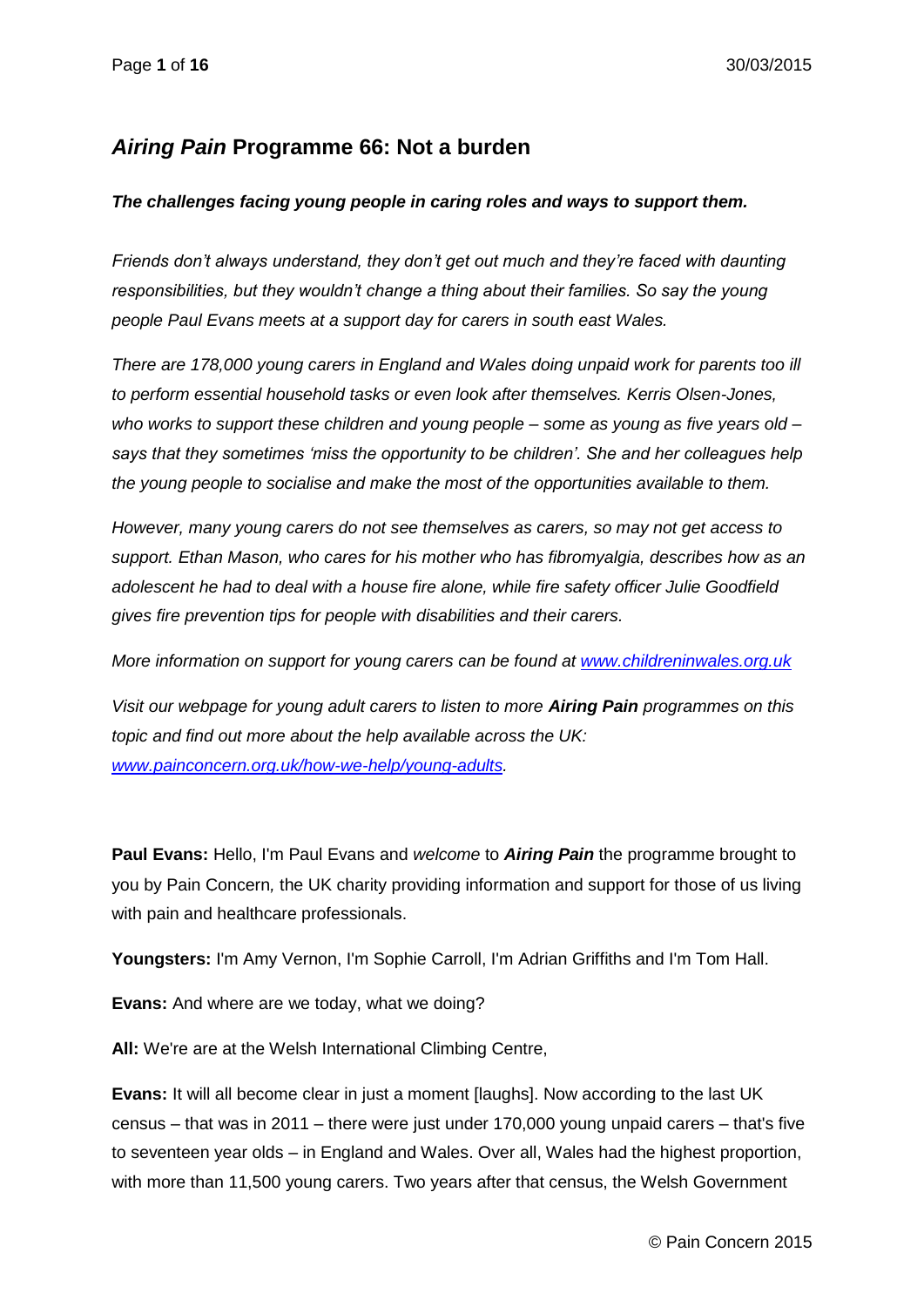set out its carers strategy for Wales, in which five priority areas were identified. Health and Social Care, Identification, Information and Consultation, carers and employment, young carers and young adult carers and support and a life outside the caring role.

And it's those last two priorities that bring me here to the County Borough of Rhondda Cynon Taf – you'll hear it called 'RCT' for short – in what was the heart of the mining and iron industries, in Wales's south eastern corner.

Amy, Sophie, Adrian and Tom are amongst the thirty or so young and young adult carers on a three day residential activity, social and education break. So what's in store for them?

**Adrian and Sophie**: What we're doing is sexual health, fire safety, alcohol and drugs and all I know is on Thursday we're doing caving or rock climbing*.*

**Sophie***:* I'm doing Zumba.

**Evans:** But you're all young adult carers.

**Adrian***:* I'm a young carer. I'm only 17, but I'm 18 in August.

**Sophie***:* Aw, bless!

**Evans:** So who do you care for?

**Adrian:** My mother*.*

**Evans:** Why does she need caring for?

**Adrian:** 'Cos she has pulmonary hypertension, which is basically clots on the lungs. She had an operation but her chest is that much open now, it's opening slowly cos she had an infection when she came home and they took the bars out without telling her and now her chest is basically like that [indicates width] and don't blame me I've never tried and I never want to, nor has she, but she says she can feel the gap and if you want to, you can poke down with your arm.

**Evans:** What does being a young carer for your mother mean to you?

**Adrian:** It means I have to do more caring than other people, basically. So whenever people say, 'Do you want to come out?' and I say, 'I've got to care for my Mum' – and I don't mind doing that – I'm not one of those people who say [groan] 'I hate caring for my mum.'

**Sophie:** Then again, you must mind.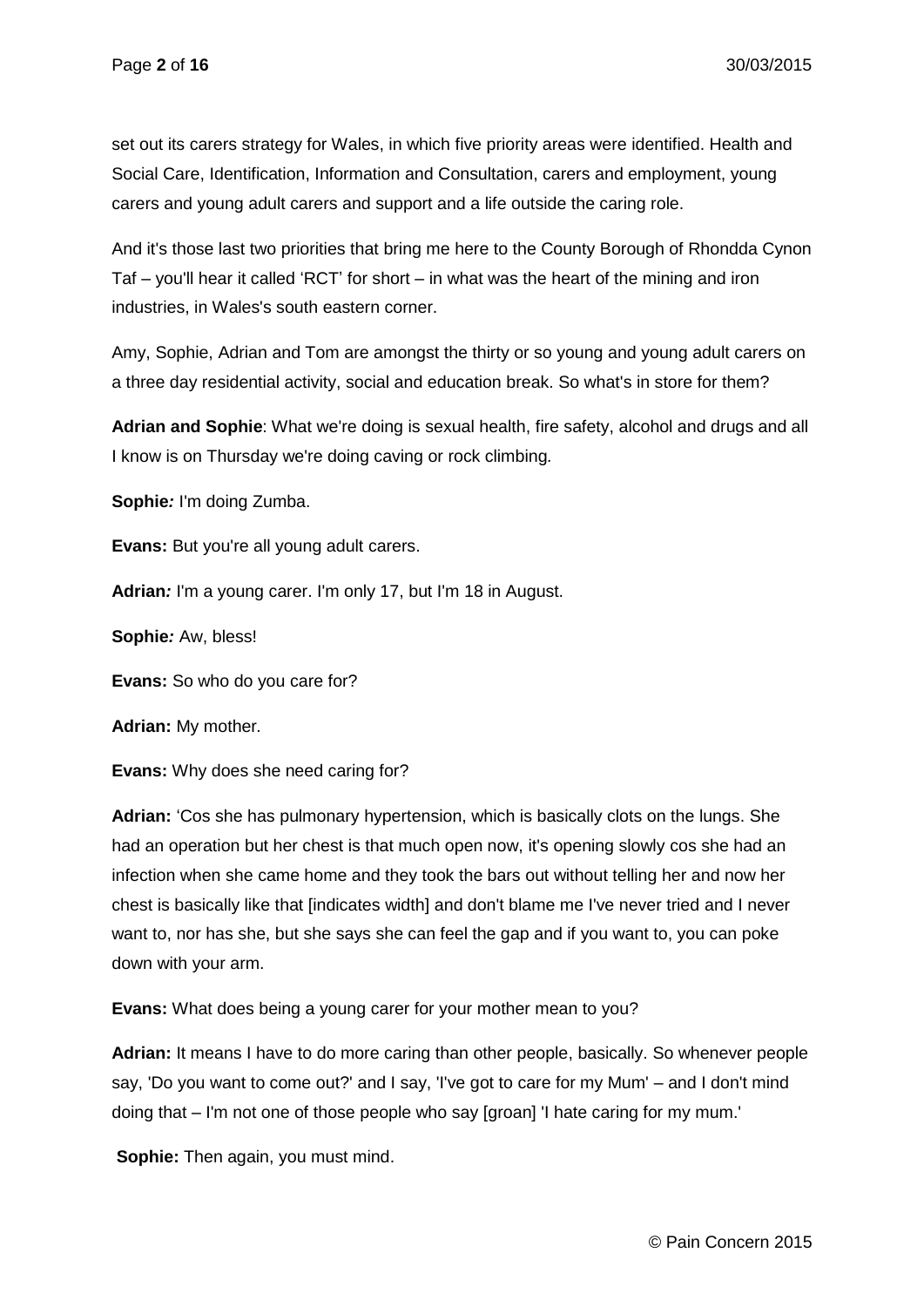**Adrian:** The only thing I don't like is when your friends say 'do you want to come out' and I say 'I'm caring for my mother' – they think it's just an excuse.

**Sophie**: Yeah, I've had that before.

**Adrian:** And the only faraway place I've ever gone without my mother is Thorpe Park and Drake Manor and that's basically one day.

**Evans:** So your mum is reliant on you?

**Adrian:** I do care for my mother a lot, say I am not there, my sisters will do it for me, 'cos they're here too. She does do some things herself, even though it kills her to do it. Like if my father is in work and I'm not here to help and neither are my sisters, she will get up and do the washing and do whatever she needs and we'll come home and she'll be there doubled over and breathing heavily. What upsets me is she will do all that and she wouldn't have asked anyone else to do it. That's why I love her so much.

## **Sophie, Amy Tom:** Aw!

**Kerris Olen-Jones:** My name is Kerris Olsen-Jones and I work with young adult carers in RCT. So that's carers, who've got a parent, neighbour or relative who've got some sort of disability, and they have to be between the ages of 18 and 25.

**Evans:** So young adult carers start at 18.

**Olsen-Jones:** Yes, yes**.**

**Evans:** But there are people that are a lot younger than that – they're young carers*.*

**Olsen-Jones:** Yes, that's right and we have girls in our team who work specifically with young carers.

**Evans:** We're in the Borough of Rhondda Cynon Taf, which is the industrial South East of Wales, the most populated part of South Wales. Now, tell me about the young carer project you're involved with.

**Olsen-Jones:** The Young Carer Project basically involves us as a team, going out, taking in referrals and going out and doing assessments on the young people to establish their needs and the needs of the family, as we cater for the family unit. We then commission a project, that Action for Children run at the moment, and that gives each young carer an opportunity to go to a group and meet up with other young carers in similar situations and similar age groups on a weekly basis.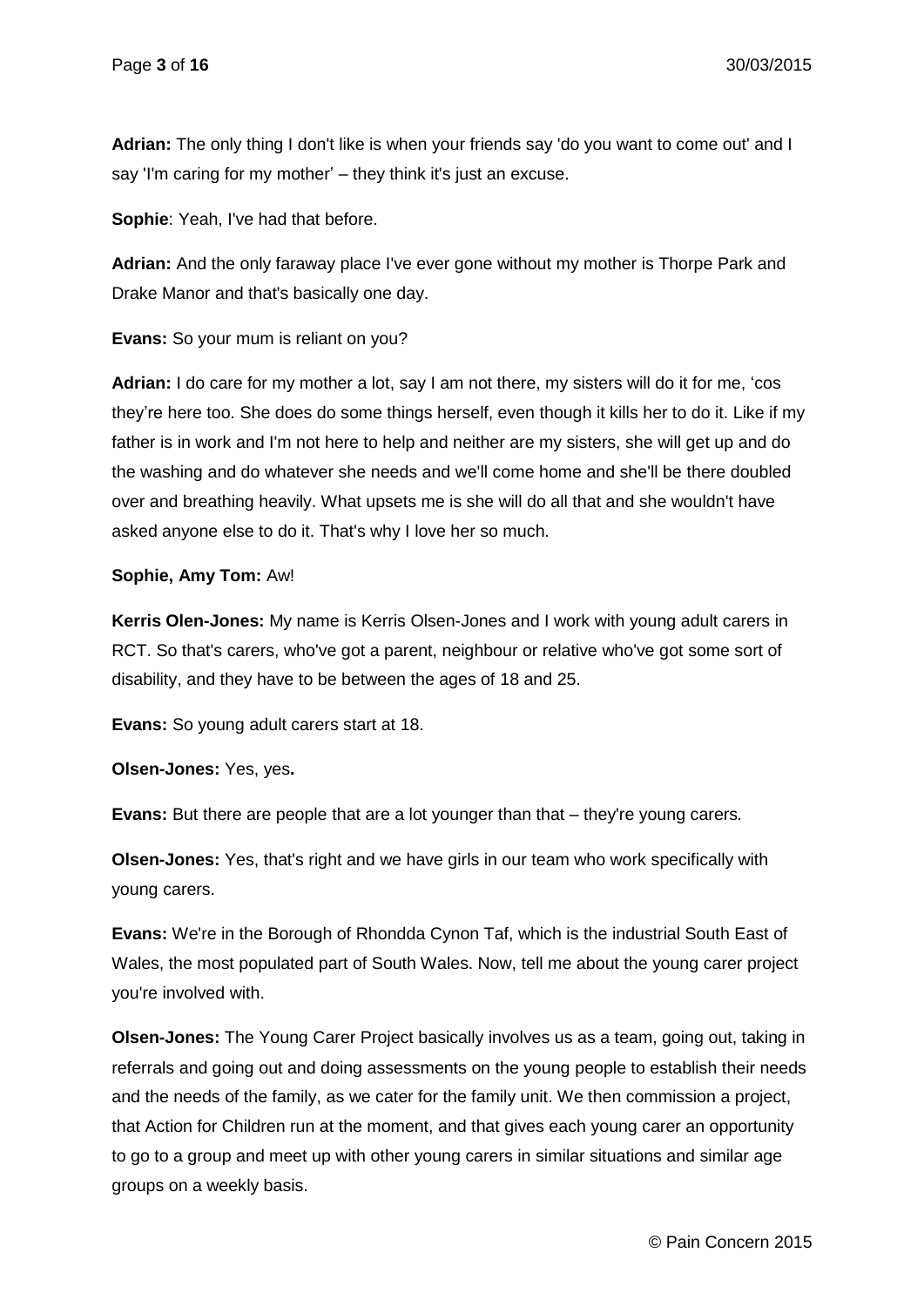To be able to go to the project, they have to be five years old and then they go to the project until they're 17. Although we have experienced and done assessments on people who were younger than that and have some caring responsibility, although they can't access the project until they are five years old.

**Evans:** Five years is incredibly young, what issues do they face?

**Olsen-Jones:** It could be anything from putting the washing in, 'cos mum's not able to bend down to the washing machine or mum's not able to turn the dials on the microwave, so maybe doing that. We had some people who've helped mum up the stairs. There's loads of different situations we've come across [of carers] as young as five years old.

**Evans:** What's your name then?

**Leon:** My name's Leon.

**Evans:** How old are you?

**Leon:** I'm fourteen.

**Evans:** Who do you care for Leon?

**Leon:** My mother.

**Evans:** What's the matter with her?

**Leon:** She suffers with depression, she's got anxiety, so I have to go with her to places so she feels safe. I have to look after her and the house. I go places with her like shopping 'cos she can't go on her own and I help her clean the house and organise things.

**Evans:** Do you feel you're missing out on things because you're looking after Mum?

**Leon:** I don't go out much because I have to look after her but I've started going out places.

**Evans:** What does mum think about the way you look after her?

Leon: She finds me very helpful, it's a good job that I help her, if not she'd be even worse.

**Evans:** So what's it like coming away with other young carers, like we have today?

**Leon:** I think the Young Carers is a really good operation because you get to go out to other places. You get to be accompanied and you find new friends. This is my first time here and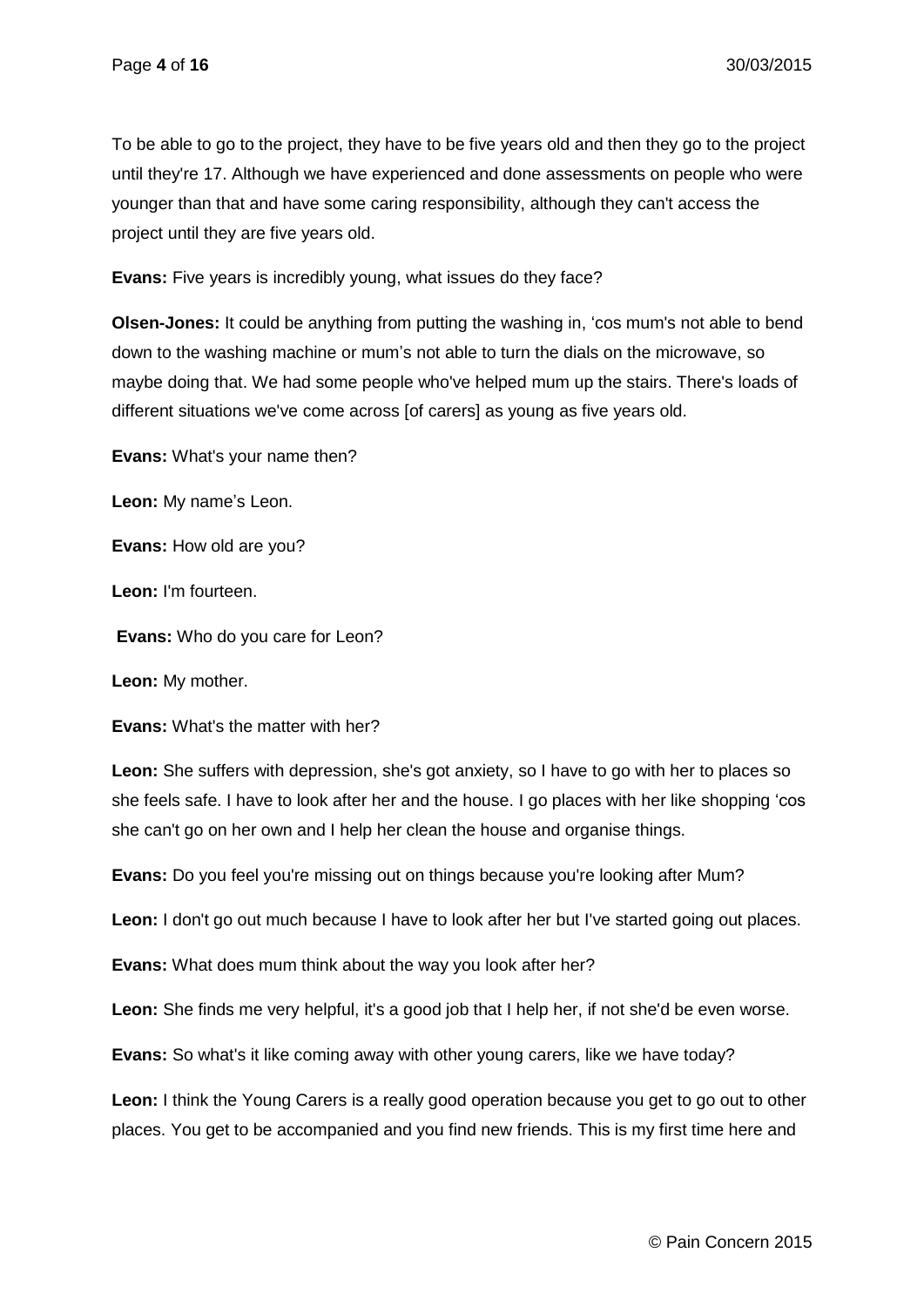I've found two or three new friends already. It's really good it is, it's a good way to get out of the house and they also do support, helping your parents and that.

[Background conversation]

**DJ:** My names DJ and we're here at something called the Summit Centre. It has a big climbing wall and there's loads of activities. What we're doing right now is the team building tasks and it's a lovely Welsh day, a bit overcast with a slight chance of drizzle and, yeah, we'll see how it goes.

[To audience] On your marks, get set, go!

**Evans:** They're all very shy and quiet at the moment.

**DJ:** Yes indeed. Probably the first problem that's around is the lack of communication between these teams, so we'll work on that and see what happens.

**Adrian:** I don't know what any of your mothers or whoever you care for is like but to me noone can compare with my mother.

**Sophie:** No, same here or my brother, both of them.

**Evans:** So you look after your mother?

**Sophie:** And my brother. My father is not on the scene. I don't think I would change what I do now.

**Adrian:** Even though my mother is ill, the only thing I'd do to change things is obviously to make her better, I wouldn't swap her for the world.

**Sophie:** I wouldn't, see? I know my brother's got autism and my mother's got depression but I wouldn't even change their illnesses, otherwise I wouldn't have the memories I've got.

**Evans**: When you say you wouldn't change anything because you've got all these memories, what do you mean? I don't understand that.

**Sophie:** My brother has autism so he can go on *forever* talking about a specific thing, or something like that and he can do these random things and he does things to his radio up in his bedroom and when you come in he immediately shuts up and shrink down in his chair and stuff like that. And when he's on holiday he can do completely random things. He'll be sitting here one minute then he'll get up and start dancing.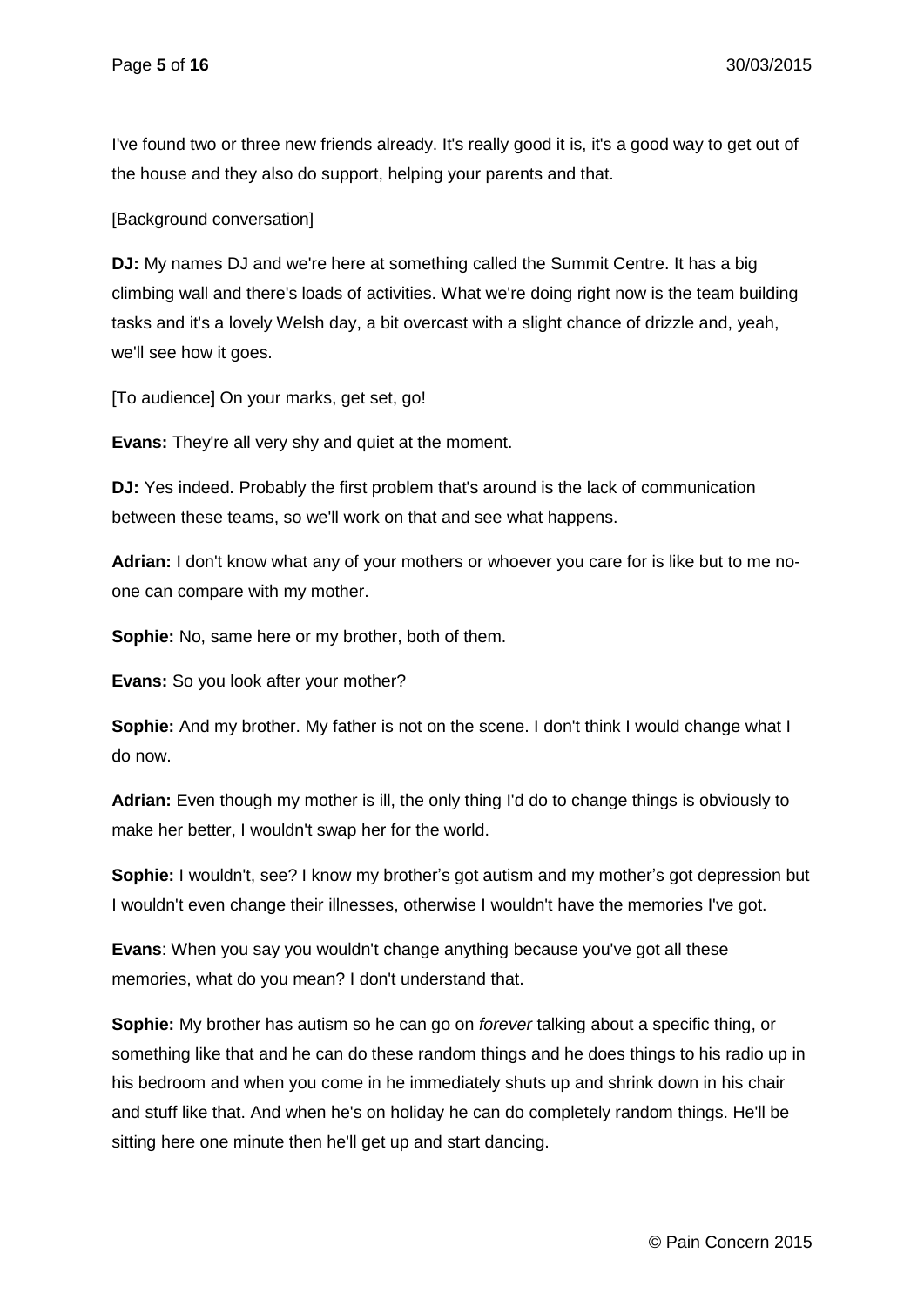It's memories like that, it's the same as my mum, even though she's got depression, she can have a day when she's on her arse all day and then one day she'll suddenly laugh at something on the TV and we'll laugh for an hour. It's stuff like that I wouldn't change, 'cos if they were 'normal', if you get what I mean, I wouldn't have those memories. I wouldn't have my brother in the school play spraying his teacher with silly string, you know so…

**Adrian:** [laughs] I know what you mean.

**Tom:** That's every kid's dream, isn't it?

**Sophie**: And his head teacher comes out and says, 'that's the end of the play' and he pulls a face… brilliant! If he didn't have autism, I'm not saying he wouldn't do that if he didn't, but I wouldn't have that memory.

**Tom:** Same as you, with all the memories, I wouldn't change her for the world.

**Sophie:** I wouldn't change it anyway 'cos we wouldn't get to come here, and this is actually quite fun and I've met a load of people that I wouldn't change either, like Deb, she's a worker by the way I used to have her in young carers. I don't regret meeting her for one minute.

## **Emma:** She's awesome

**Sophie:** I tell everyone I meet, that I reckon she saved my life, 'cos when I first contacted her, I wasn't this person**.**

## **Evans:** Who's Deb?

**Sophie:** She's a young carers worker. She's the first key worker I had and when I first came to Young Carers I wasn't the person I am now. I wouldn't talk to anyone. I'd literally sit and stare at the wall all day. Then I met Deb and she just sort of takes you and goes, 'right, you're gonna do this and I'll be there with you' and she brings you out of your shell and, like I say, she literally saved my life.

**Adult activity leader:** Before we get going on this one, what makes a good team?

**Young carers:** [shout] Communication, listening skills, understanding each other, all of us knowing what we're doing in the plan of things.

**Adult activity leader:** Definitely, that's a good one, with that in mind, the next challenge is to stand behind these... [Excited shouting] The ball is not allowed to stop moving, if it stops or goes backwards...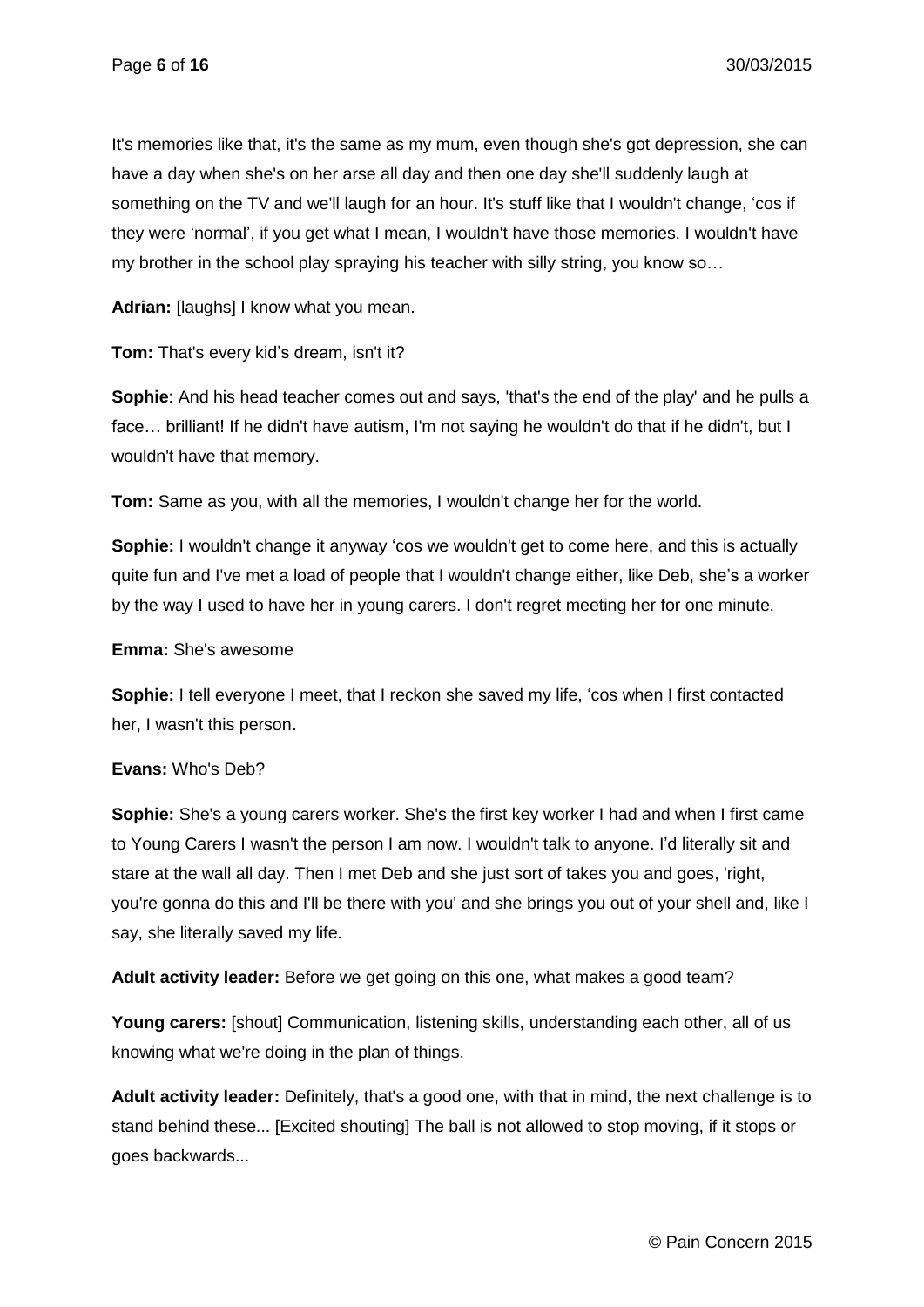**Sophie:** But the other team *stopped.*

**Adult activity leader:** Yes, I know, they shouldn't have – gotta keep the ball rolling.

**Sophie:** Rolling, rolling, rolling…

**Adult activity leader:** Everybody happy?

**Tom:** I'm not unhappy… [laughs]

**Adult activity leader:** Well that's ok. I want you to have a little chat and work out how you're going to do it, have a little play and I'm going to time you to see if you can do it.

**Sophie:** I was suicidal when I first came here, I was going through a lot of stuff in school, being bullied because of my brother and mother and then one of the teachers in school recommended Young Carers. When I first went on it, Deb came to my house and I remember she was wearing this top, it had the queen from *Snow White*, the wicked queen, that's what she had that on the front of it. And that's what I remember and [laughs] she's about the same age as my mum and she's got the wicked queen on her top [laughs], then she came in.

The first time we went out I was really quiet. I didn't want to talk to anybody and she took me to the house, the big house, everybody knows that and I met this group of boys who, honest to God, were about the dullest people I've ever met. 'Cos we were just sitting here, we weren't talking, Deb got up in the middle of the room and said, 'This is Sophie, this is Jim, Bob, whatever and she got us together and then it seemed like we'd been there forever. I'm still friends with them now, I'm still friends. Everything with this has done a lot for me. I got into College through Young Carers*.* I got my best friend through here and my first boyfriend here [laughs] even thought that's a bit embarrassing [laughter].

**Sophie:** I've gained a lot from being on this course.

**Adrian:** This project does change you.

**Sophie:** It does change your life

**Adrian:** My personality was similar to yours – I'd be like, until someone talks to me, I wouldn't talk to anyone. And then Becky, Debs brought me out of my shell basically and then I met you lot and already in the first half an hour we've had a hell of a laugh.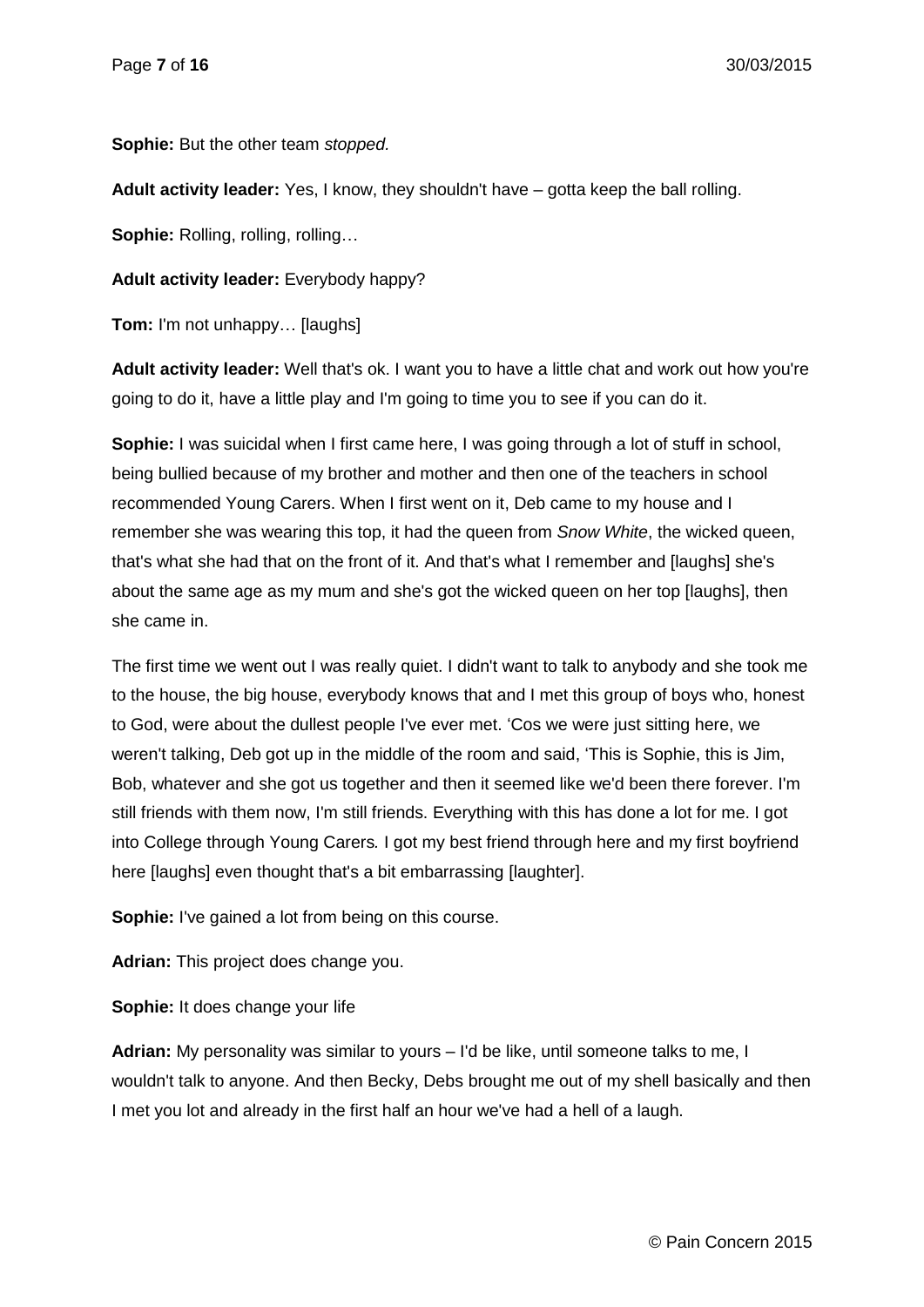**Tom:** I was exactly the same, before I started on the project, I didn't really go and talk to anyone – I just sort of stayed to myself. I've been on quite a few of these residentials and other events and I've enjoyed it. It's really made me who I am today, basically.

**Evans:** Who do you care for?

**Tom:** I care for my mother.

**Evans:** What's she got?

**Tom:** She got MS (Multiple Sclerosis).

**Evans:** So what does that mean to you?

**Tom:** I'm not really sure where to start with it.

**Evans:** Does it isolate you?

**Sophie:** I think anyone who cares for someone – it isolates them, no matter what it is.

**Tom**: Yeah, I suppose it does in a way, yeah.

**Evans:** I know when I was caring for my father – admittedly, my father was in his eighties and I was in my fifties – the whole focus of your life changes, you can't actually think what's changed, but it has. Do you agree?

#### **Young carers:** Yeah.

**Sophie**: Yeah, I've been caring for them since I was six. I didn't realise, I thought it was what every kid does. I think that's why not many people come forward about it. You've got to have someone realise you are a young carer before you do. I thought every kid is doing this – every kid is looking after their mum when she cries. Every kid is helping their mother bathe their brother.

**Evans:** But how many kids have seen their parents cry, I certainly hadn't.

**Adrian:** It breaks my heart when my mother cries, that's part of the reason I care for her.

**Sophie**: Yeah, but you do it 'cos you want to. At the end of the day, you could always go to the doctors and say 'My mother is ill.'

**Adrian and Sophie:** And say 'Chuck her in hospital.'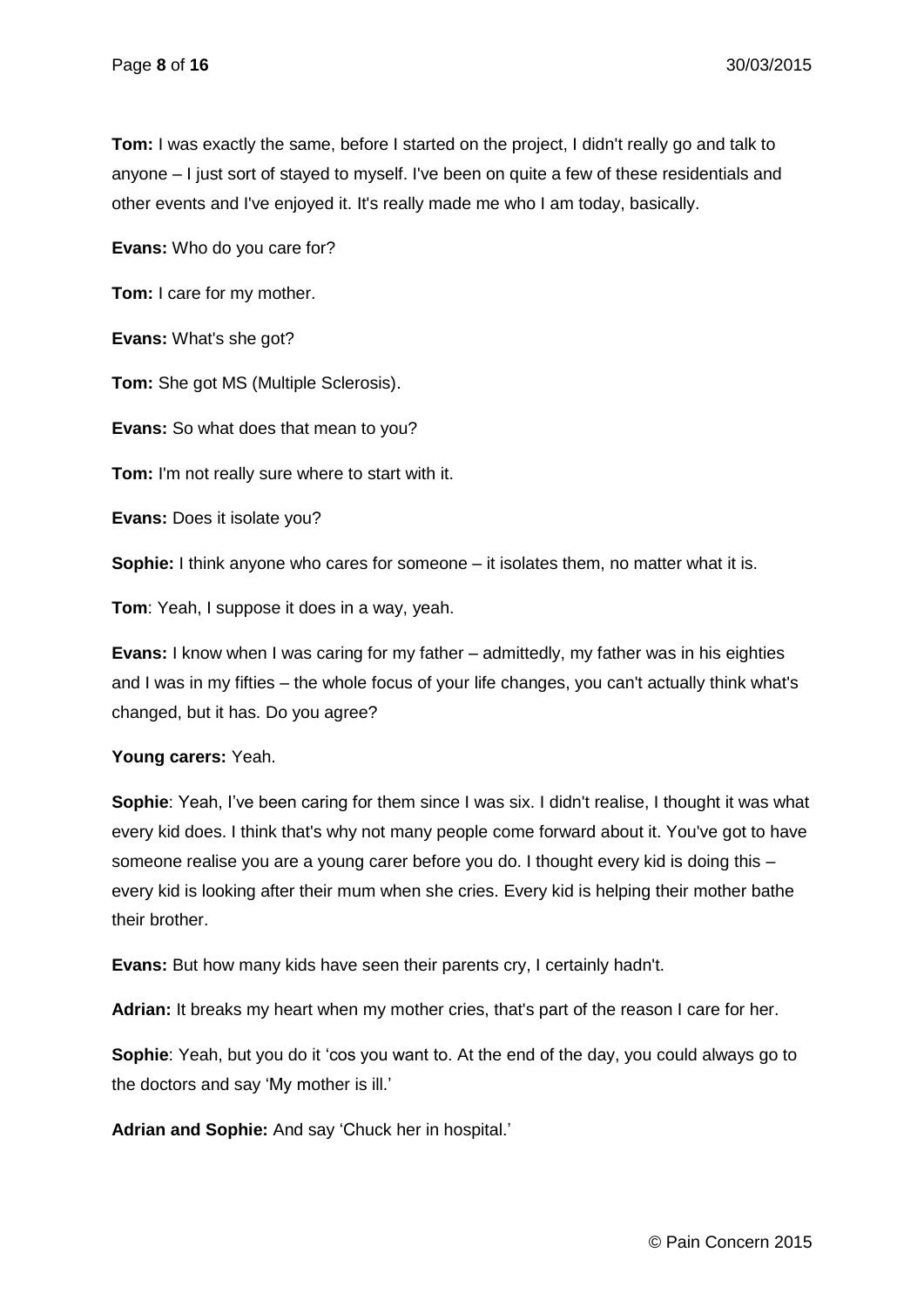**Evans:** I was going to use the word burden, but it's an incredible responsibility on somebody that young.

**Olsen-Jones:** Yeah, I think it's important to stress that lots of young people that we work with don't see it as a burden, they see it as part of their lives – they've always done it. They enjoy doing it. Often carers find they've got a strong relationship with the person that they care for because of the responsibility that they take on. It does have an impact on their life, on every aspect of their life but, *generally*, the young people are happy to do it and feel that they're doing something valuable.

**Evans:** The people I have spoken to today, what impresses me most is they seem incredibly mature, beyond their age.

**Olsen-Jones**: Yeah, they're really living the lives of adults as young people, because they have to, because that's the way they are living at home. They are incredibly responsible in many aspects of their life. But of course because of certain responsibilities they've got in their lives, they miss the opportunity to be children and sometimes you'll see the older carers are quite childlike in their ways.

**Evans:** We can hear it now. [Laughs] But that's another thing about this week away – they're allowed to be children.

**Olsen-Jones:** Yeah, yeah! We encourage them to mix, to socialise with people they haven't met before. We do team building events where we make sure they're split up from the people they know, so they develop those relationships with others. They don't usually get to socialise much as a group, they're quiet isolated. It's quite nice to give them the opportunity to just be themselves, forget about any stress or pressures at home and just enjoy their time here. [Young people laughing and playing in the background and discussing the game]

**Adrian:** My sisters were at school and for some reason – I don't know why, I don't remember – I was at home and my mother started crying and we shouted 'what's wrong?'And she said 'my chest feels like it's caving in'. We rang our nan and she and my sister came up and the ambulance came and she burst out crying, 'cos she don't like going into hospital. That's what got me upset and my older sister comforted me and then when I went down to the hospital in the afternoon and the doctor came in and he basically said it's touch and go [sobs]. Sorry.

**Sophie:** It's fine, don't worry.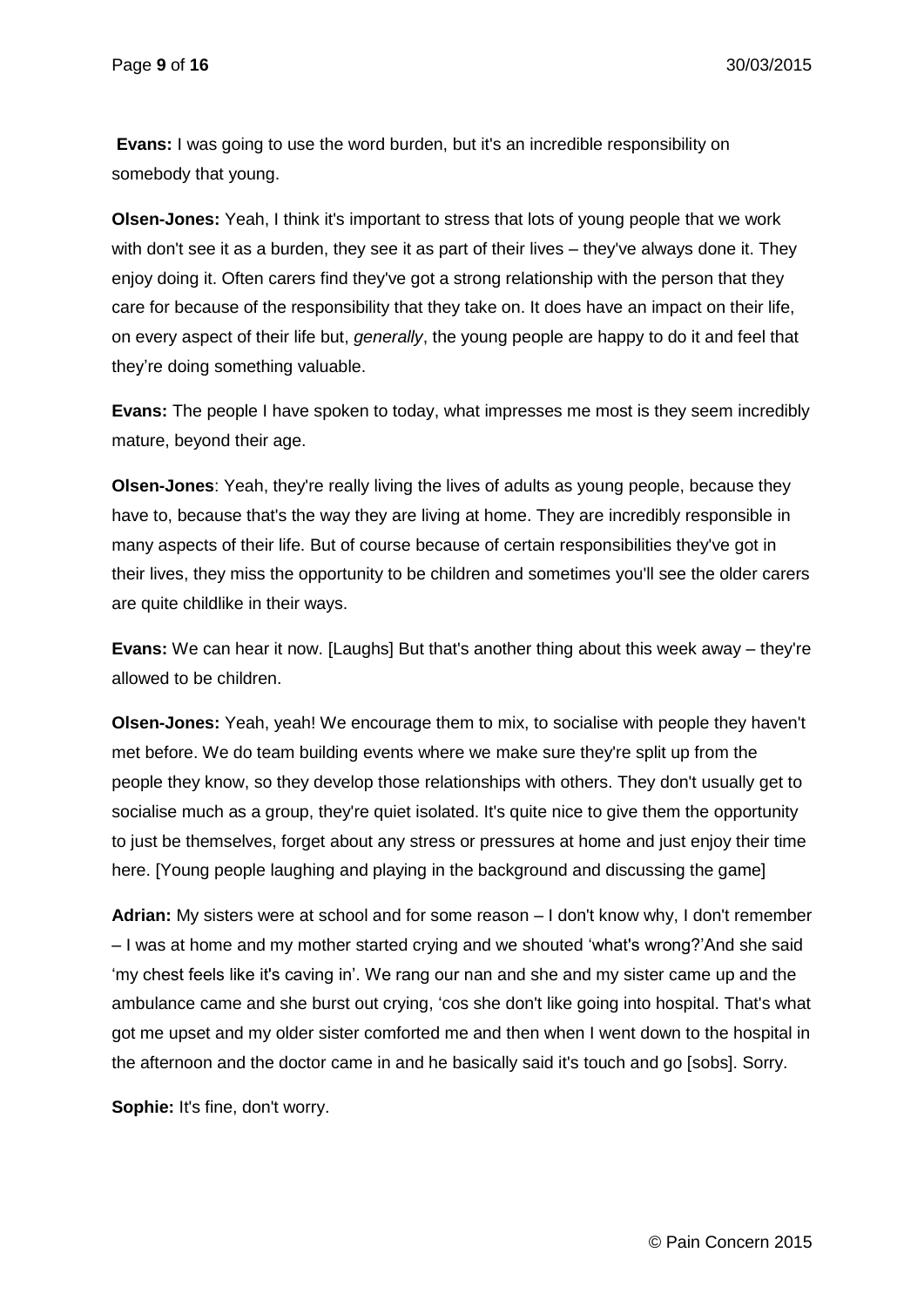**Adrian:** Well basically, she was in there for two weeks and the first week it was touch and go and every day I was crying, 'cos I love my mother too much and wouldn't want to lose her and I *dread* the day when that happens.

When I saw her in the bed and she had all this wire sticking in her arm and one in her chest – she had a thing going up her nose and down into her bronchioles and she also had a gas mask on. As soon as I walked in and saw that, I burst out and I had to walk out – I couldn't see my mother like that.

Now she's doing fine now she's back in the house and I'm very happy and when they finally rectify her chest and she obviously gets slowly better.

**Evans:** How do children come to your attention, do they have to apply or does it get spotted in school that they're under pressure?

**Olsen-Jones:** More and more it's getting spotted in school and that's because of the training that's being developed and implemented in schools at the moment due to legislation that's coming in in Wales called *'*The Carers Measure'. So more and more we're getting referrals from schools and we get an odd number of different people – nurses, GP's, friends, anywhere really can make a referral to us. We just need to know their name and address and to know they're happy for us to pop along, we make contact and go along and do the assessment from there, but anyone can refer really.

**Evans:** So what do you assess? What's the process?

**Olsen-Jones:** So, there's a difference really between young adult carers – because they come under adult services – and young carers come under children's services. But the assessment process is basically looking at the family situation, the family's needs, looking at the carer's – the young person's – responsibility in the house – seeing if that's an acceptable amount of responsibility or not and then putting things in place, in order to support them in their role. And, obviously, if it's an unacceptable amount of caring that they're doing, then we've got to look closely into that, and we've got to get additional and different services in to support that.

**Evans:** Can I just ask you who you are, what your names are?

**Emma:** Emma.

**Courtney:** Courtney.

**Evans:** You're both young carers – tell me what that means, who do you care for?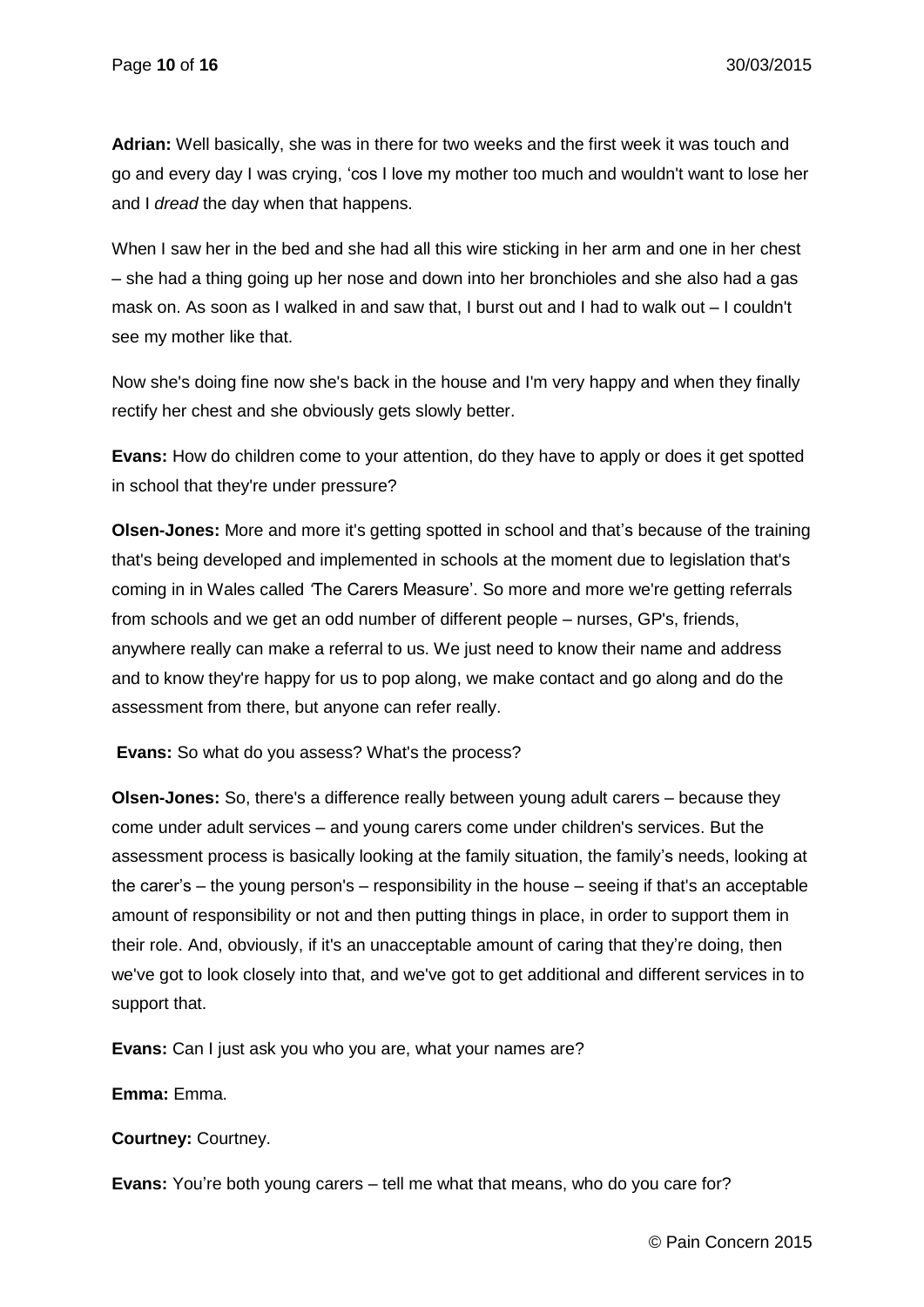**Courtney:** My mother, 'cos she's disabled, she can't do anything for herself, she depends on me and my father really.

**Evans:** In what way does she depend on you?

**Courtney:** In every way – getting dressed, having a bath, going to the toilet, everything**.**

**Evans:** How old are you, Courtney?

**Courtney:** Fourteen.

**Evans:** Do you get out to play with your friends?

**Courtney:** Sometimes I get out, like, on the weekends, when my father is here.

**Evans:** What does it mean for you?

**Emma:** Well, I care for my mother and my father – they're both classed as disabled, they're both dependent on me. I hardly ever go out, 'cos obviously, I've got responsibilities.

**Evans:** How important is it to get away with other young carers in a week like this?

**Emma:** It's alright like, 'cos it's a break but I do so worry about my mother, if she's coping.

**Evans:** How did you get involved with the Young Carers Project in the first place? I know you're young carers…

**Emma**: It was through my school because they were asking me to do E3 [A scheme providing schoolchildren with extra-curricular activities] and obviously I couldn't because my mother and father are disabled and they needed me there.

**Evans:** So it's the school who put you in touch with the Young Carers Project?

**Emma:** Yeah, yeah.

**Evans:** And you Courtney?

**Courtney:** It was my social worker.

**Evans:** Your social worker helped you. Are you glad she did?

**Courtney:** In a way, yeah, 'cos it's like a break away from it and things.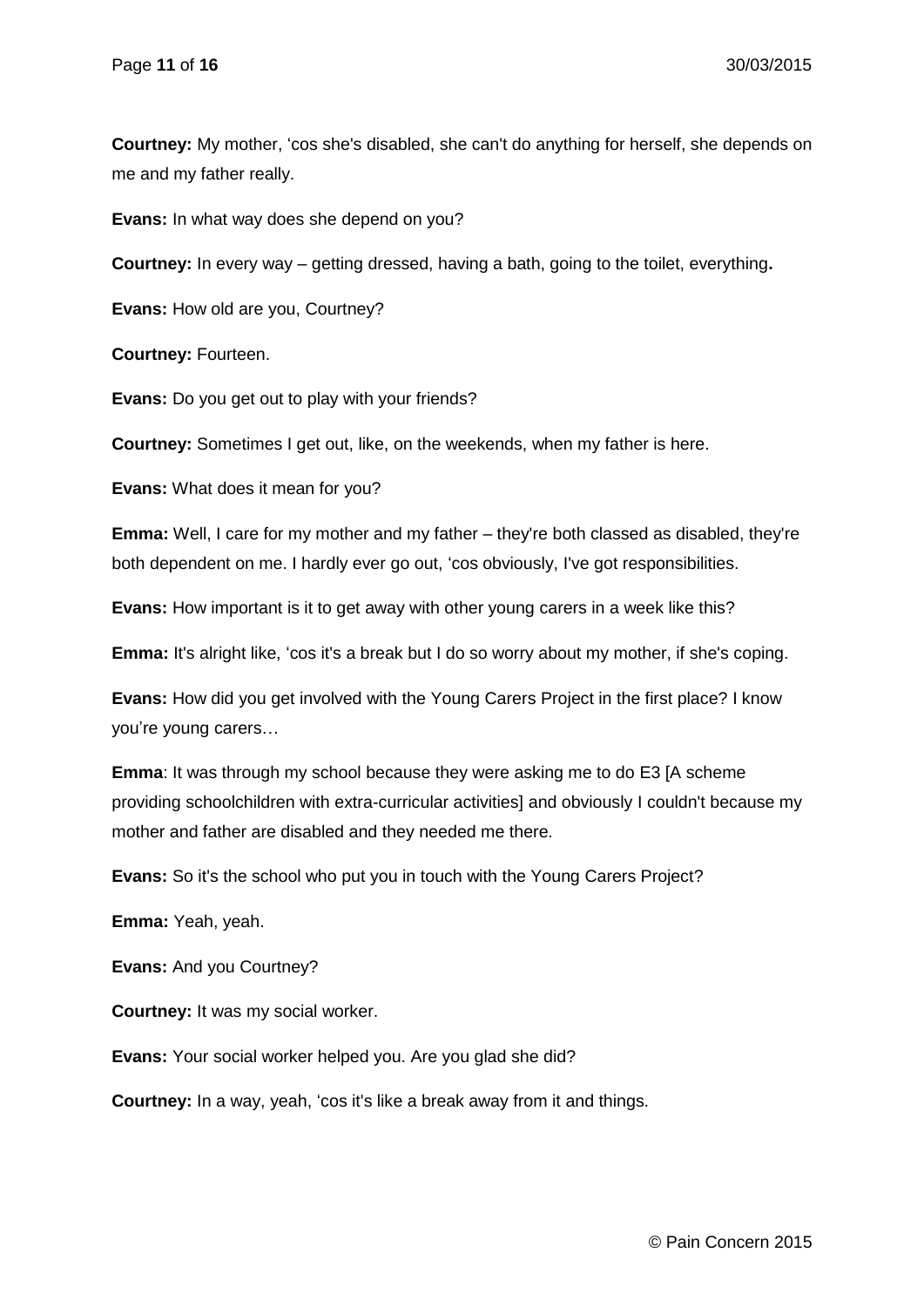**Julie Goodfield**: Good afternoon all. My name is Julie Goodfield and I'm a home fire safety advisor for South Wales Fire and Rescue Service. My main job is to visit homes within the South Wales area, and generally talk about reducing the risk of fire in the home.

**Evans:** So what are you going to tell the young carers today?

**Goodfield**: It's little tips really to look out for. The first important one is to check they do have working smoke alarms in the property and then we talk about cooking methods and making sure things are switched of etc. and not left unattended. We also talk about what you would do in the event of a fire and [how] it's good practice to keep exit ways clear, especially having a night-time routine, making sure everything is switched off.

In most circumstances, I would advise ringing 999 and getting out of the property as soon as they possibly could anyway. But things like overloading electrical sockets. A lot of people don't seem to be aware that… a thirteen amp plug, anything more in there could be a bit of an overload. So it's general safety tips and advice about keeping safe in the home.

#### **Evans:** Is it more pertinent to young carers?

**Goodfield**: It's important for everyone just to take on board fire safety within the house and I think for young people it's good because they can perhaps advise older generations, especially with electrical sockets and that sometimes there is too much amperage being used, especially with things today like mobile phone chargers, Sky boxes, Xboxes and games, 'let's just chuck it into one socket and happy days'. But if you've got a lot of heat there, it's good advice again and safety and tips, right we'd better spread that out, rather than causing a fire.

**Evans:** I suppose one thing you have to get across is, if there is a fire, don't try and fight it.

**Goodfield**: Exactly, yeah, yeah, try to prevent the fire happening in the first place, so we discuss issues like cooking methods, candles, plug-in things like air fresheners that are left on, they can actually shatter as well. Get an escape plan in their minds. But in the event of fire, never tackle because it spread so quickly and so fast – we're talking under a minute. Unfortunately, especially at night-time when it's not visible, smoke can kill before the actual fire, so it's always good to test your smoke alarms regular. We do try and say test them once a week but if they just test them regular, just to put their minds at rest that they are working.

**Goodfield:** Have you all got smoke alarms at home? No?

**Young carers**: [In unison] Yes, yeah.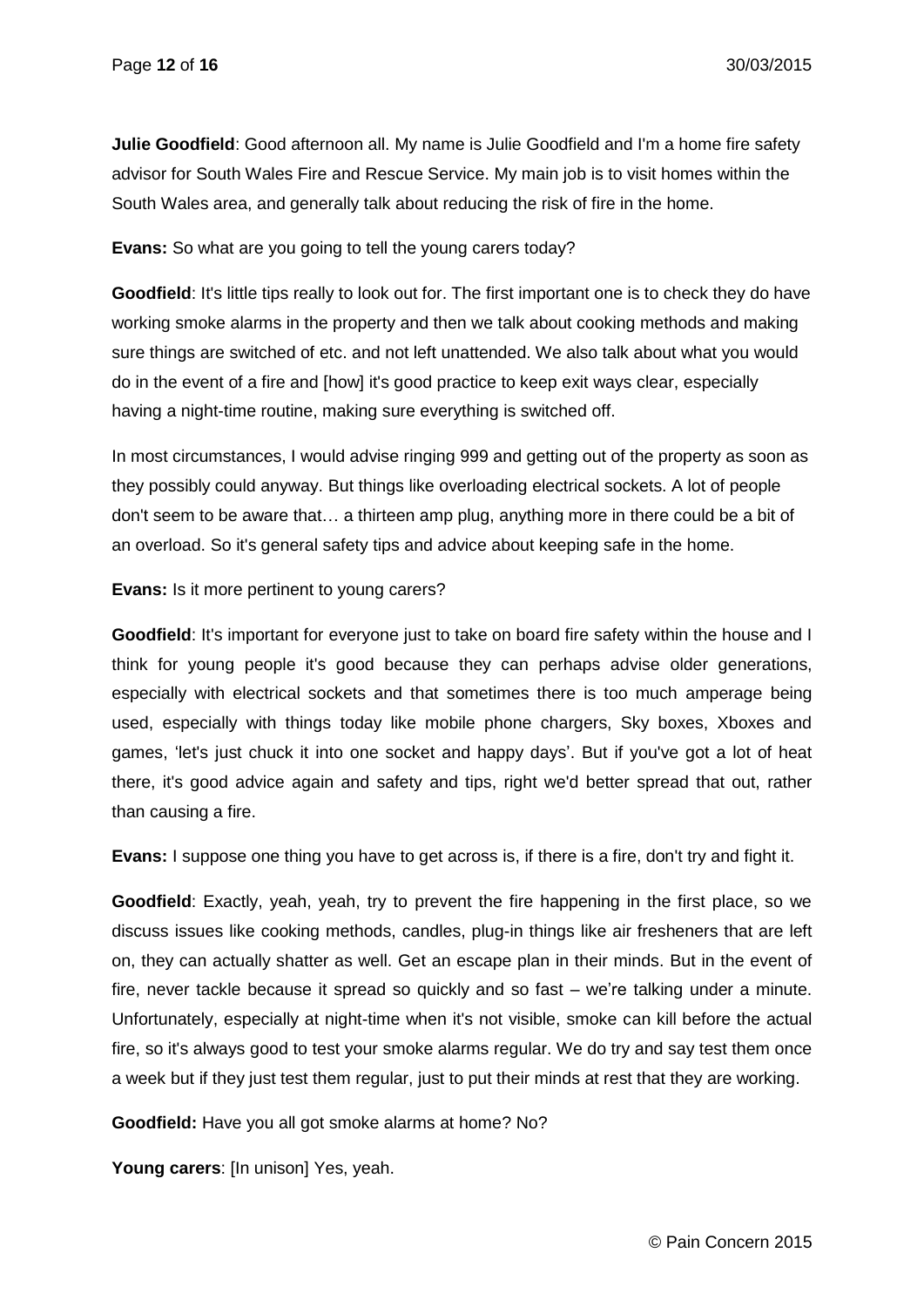**Goodfield**: How often do you think you should test them?

**Young carer 1**: Every ten years.

**Goodfield**: *Every ten years !*

**Young carer 1:** Well that's what the fireman said to my nan.

**Young carer 2:** No, every week.

**Goodfield:** That's true in many aspects, but the ones we give out come with a ten year battery. It's still good to test them once a week, get into a little bit of a routine. Has anyone been involved in a fire?

**Ethan:** Me.

**Goodfield:** Are you happy to talk about it?

**Evans**: Tell me your name.

**Ethan:** Ethan Mason.

**Evans:** And you're a young carer?

**Ethan:** Yeah.

**Evans:** Who do you care for?

**Ethan:** I care for my mother, she was diagnosed with fibromyalgia and ME (myalgic encephalopathy, previously encephalitis), so she finds it quite hard to go day by day. I have to care for her and look after her and that.

**Evans:** So how does she rely on you?

**Ethan:** She finds it hard to get up in the morning. She finds it hard to do simple tasks. Then I have to help her with certain things. I have to help around the house, look after my siblings and stuff, yeah.

**Evans:** How old are your siblings?

**Ethan:** One's eleven and one's three.

**Evans:** We just had a talk from the Fire Safety Officer.

**Ethan:** Yeah.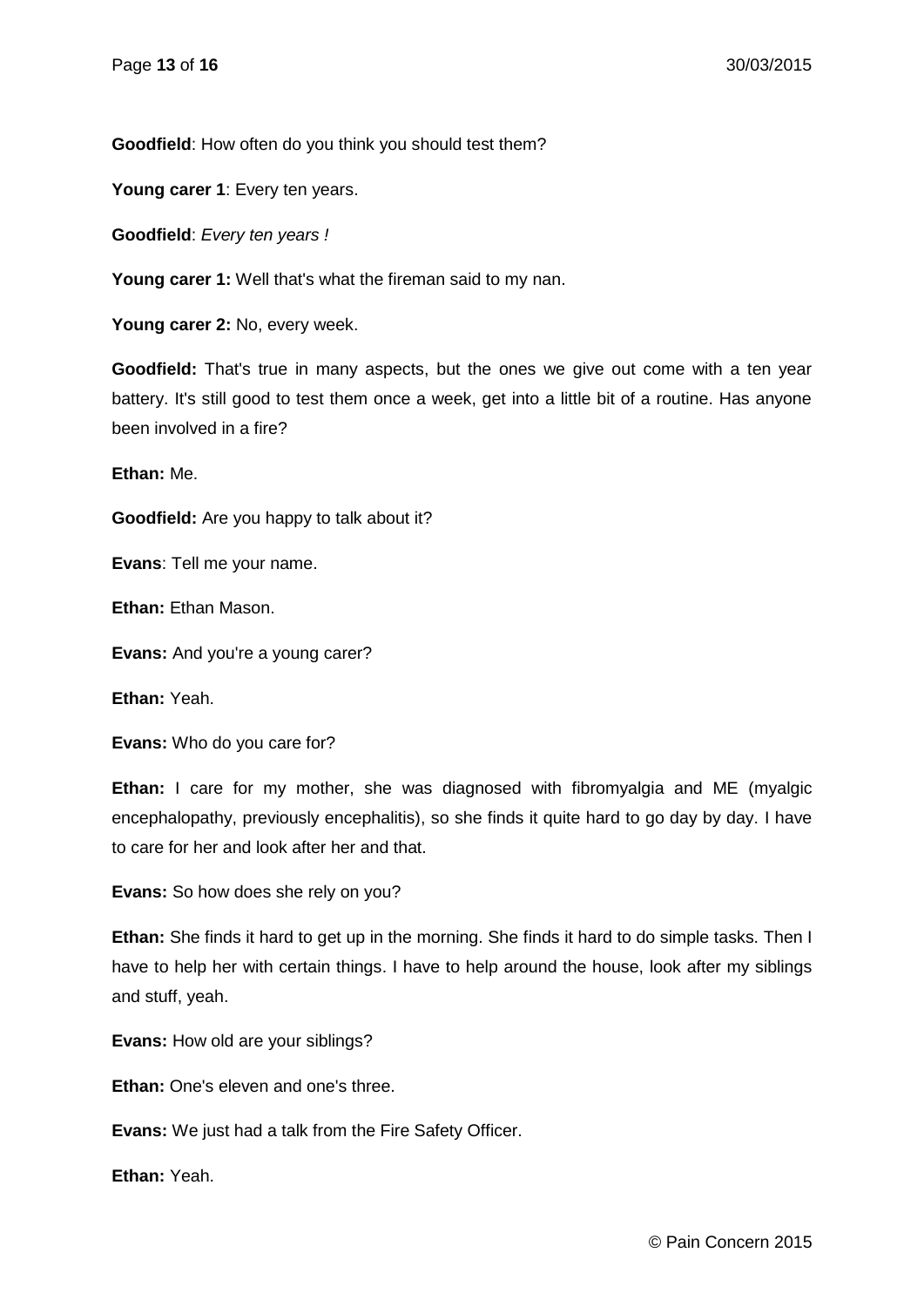**Evans:** You were saying you have had a fire in your house, tell me something about that.

**Ethan:** In the kitchen, there was an electrical fault and a fire started. I walked into the kitchen and obviously the flames were getting out of control, so I had to grab my sister and get her out of the house, My mum was sleeping at the time because she was unwell, so I had to get her out of the house and I had to ring the fire service to come and put the fire out. Because my mum was unwell, I had to get both my sisters out to try and protect them from the fire.

**Evans:** Some of the young adults that I have spoken to today have incredible love and loyalty towards their parents.

**Olsen-Field:** Oh yeah, definitely, It's like a mother's love really, but it's the child experiencing it for the parent. It's because they care for lots of their needs – they play that parent role to an extent and because of that they've got that loyalty there. There's love there. They've got what any parent would have. It's almost role reversal really, to an extent.

**Evans:** The education side, sexual health, cooking, fire safety, that all sounds very serious and it is serious but the impression I got, is that is that they're getting an awful lot out of just being together.

**Olsen-Field**: Oh yeah, the opportunity for them to get together, meet other people who are in similar situations to themselves and similar experiences, is really essential. Having the adult carers here also shows them what life might be like for them in a couple of years time when they hit that age and it really shows the young carers that they can still continue with their education, they can go to college and life doesn't stop because of their caring role.

**Evans:** My thanks to all those involved with the Rhondda Cynon Taf Young Carers Project in South Wales.

Don't forget that you can still download all the previous editions of *Airing Pain* or obtain CD copies direct from *Pain Concern.* If you'd to put a question to Pain Concern's panel of experts or just make a comment about these programmes, then please do so via our blog, message board, email, Twitter or even pen and paper.

All the contact details are on our website, which is painconcern.org.uk and whilst we believe the opinions and information given on *Airing Pain* are accurate and sound, based on the best judgements available, you should always consult *your* health professional on any matter relating to your health and wellbeing. He or she is the only person who knows you and your circumstances and therefore the appropriate action to take on your behalf.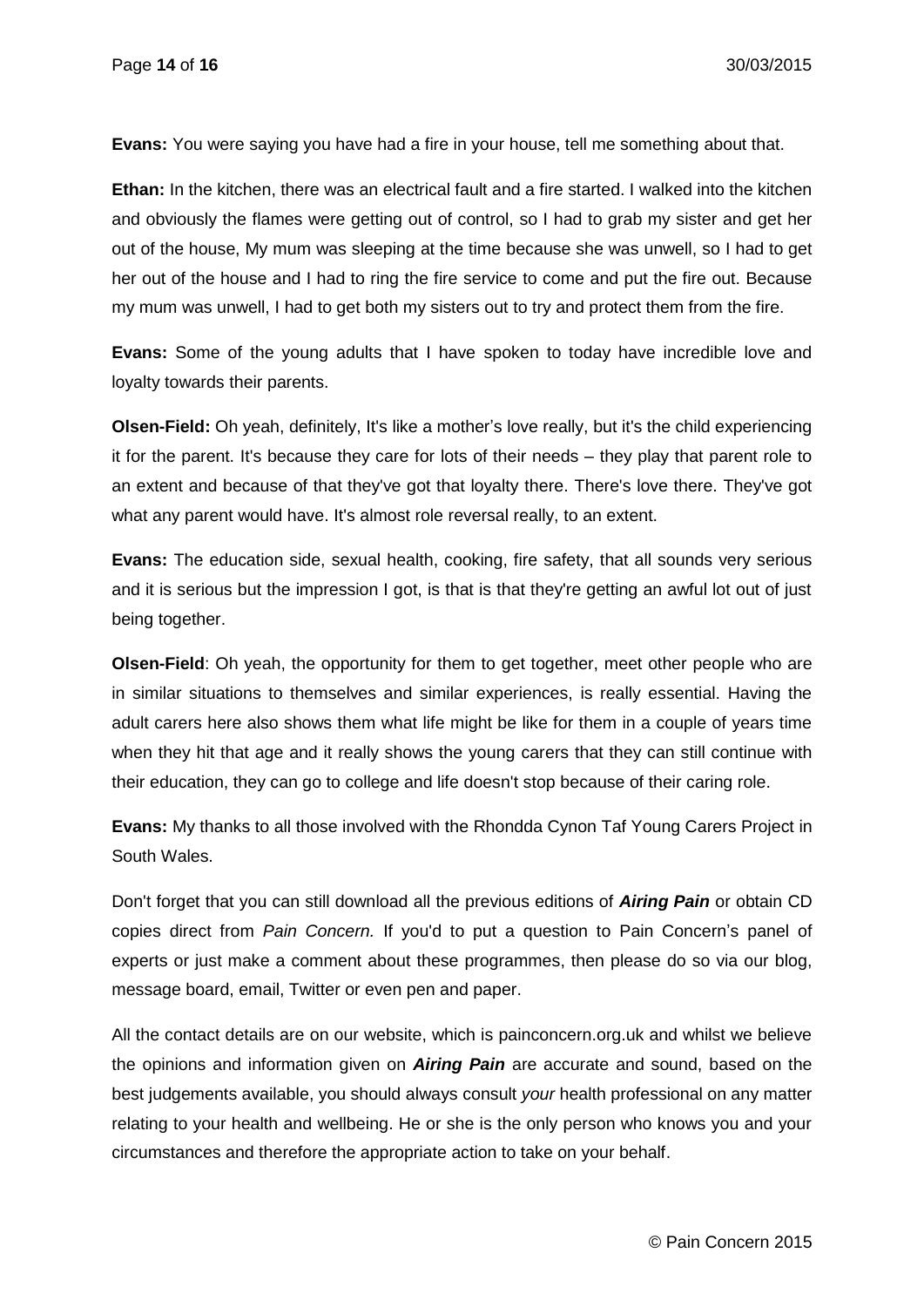There's more information for and on young carers in Wales at childreninwales.org.uk that's one word childreninwales.org.uk.

**Evans:** One last question, how important is it for you all to get together at these residential courses?

**Young carers**: *Very important, very.*

**Sophie:** I'm gonna sound soppy right now but if I didn't have these lot to cheer me up, I *honestly* wouldn't be here.

**Adrian:** If it wasn't for this, you wouldn't know how other people felt and you'd feel like you are the only person doing this. In your case [Sophie] you'd think everyone else does this and it's normal. .

**Sophie:** Yeah, I don't think any of us would be the people we are, if we didn't come to things like this.

**Adrian:** If it wasn't for this, I wouldn't have the confidence to go to college.